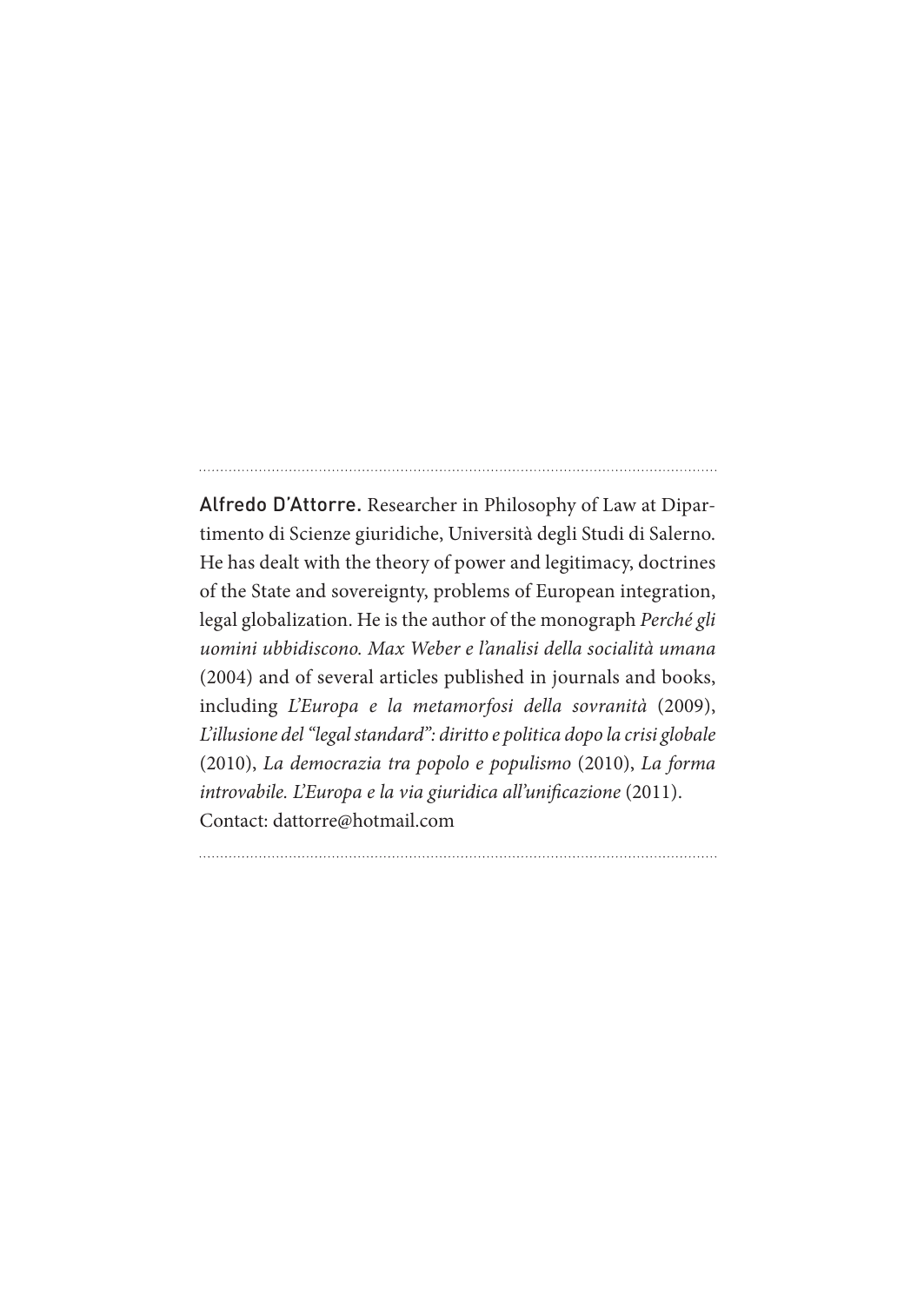*Soft Power Revista euro-americana de teoría e historia de la política y del derecho*

*Vol. 6,1. Enero-Junio 2019 ISSN (online): 2539/2239 ISSN (print): 2389-8232 http://dx.doi.org/10.14718/SoftPower.2019.6.1.6*

# **CLASS STRUGGLE AND POPULISM: TIES, TRANSFIGURATIONS, TENSIONS1**

#### Alfredo D'Attorre

Università degli studi di Salerno

#### **Abstract**

The article analyzes the complex and problematic relationship between populist insurgency and the return of the class struggle. The 'populist moment' is interpreted as a *counter-movement* with respect to the disruptive social results of the thirty-year period of neo-liberal globalization and as an obligatory passage, in the current historical conjuncture, to reactivate the possibility of a distributive conflict in a practicable political space, that of the National State. After the initial onset, however, populism is structurally inadequate, due to its very logic of functioning, to give form to a class struggle anchored in the pluralism of social interests and to resist the risk of reactionary drifts and colonization from above by the dominant economic forces.

#### **Keywords**

Populism, class struggle, deglobalization, law, National State.

#### **Resumen**

Este artículo analiza la compleja y problemática relación entre insurgencia populista y el retorno de la lucha de clases. El "momento populista" es interpretado como un contra movimiento con relación a los resultados sociales disruptivos del periodo de treinta años de globalización neoliberal y como un pasaje obligatorio, en la actual coyuntura histórica, para re activar la posibilidad de un conflicto redistributivo en una

<sup>1.</sup> Reception date: 4 th Genuary 2019; acceptance date: 6 th February 2019. This article is the result of research activities held at the Dipartimento di Scienze Giuridiche, Università degli Studi di Salerno.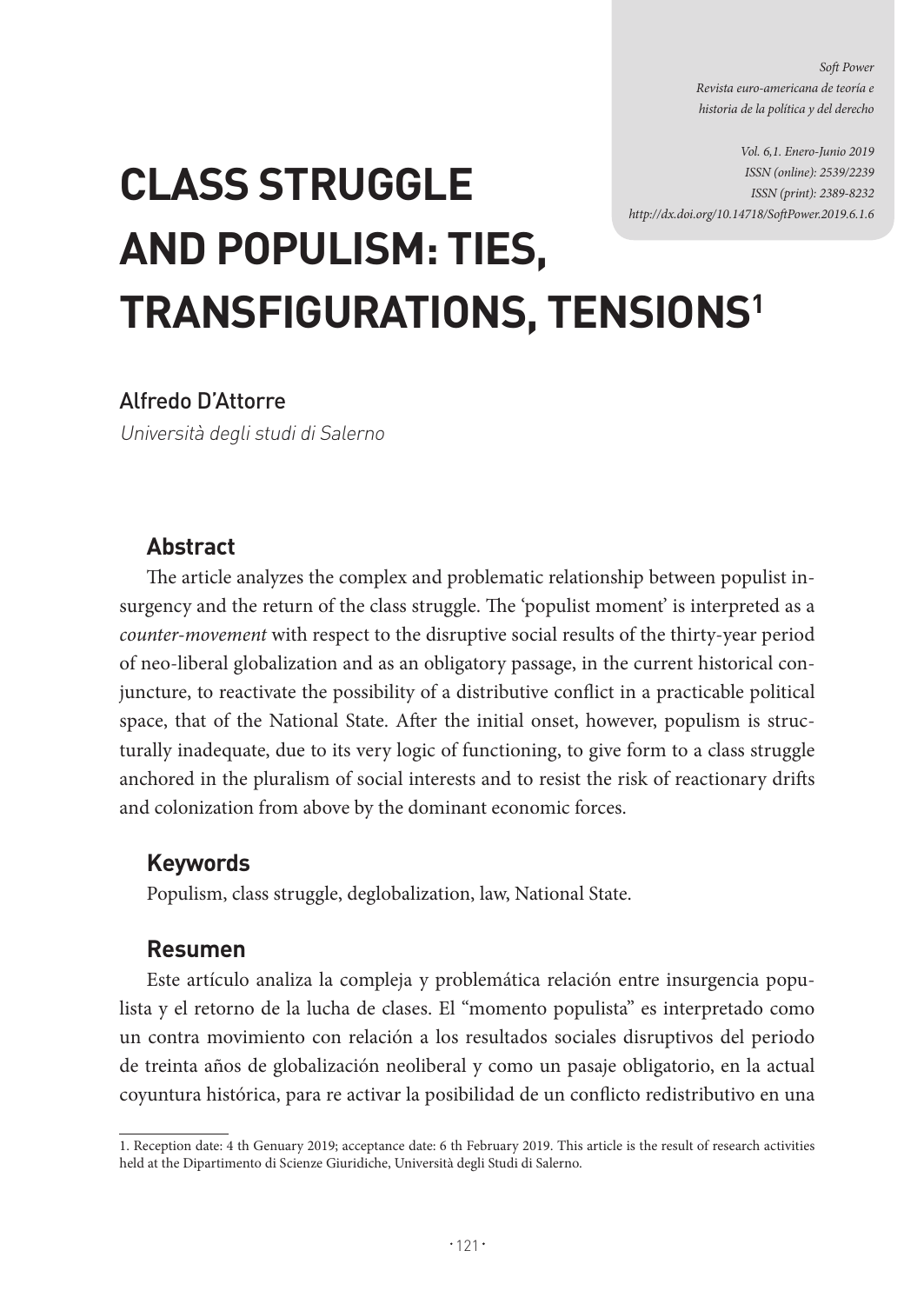esfera política práctica, la del Estado nación. Sin embargo, despúes del momento inicial, el populismo se muestra estructuralmente inadecuado para dar forma a una lucha de clases anclada en el pluralismo de los intereses sociales y para resistir el riesgo de cambios reaccionarias y de colonización desde arriba, por parte de las fuerzas económicas dominantes, debido a su propia lógica de funcionamiento.

# **Palabras clave**

Populismo, lucha de clases, desglobalización, ley, Estado nación.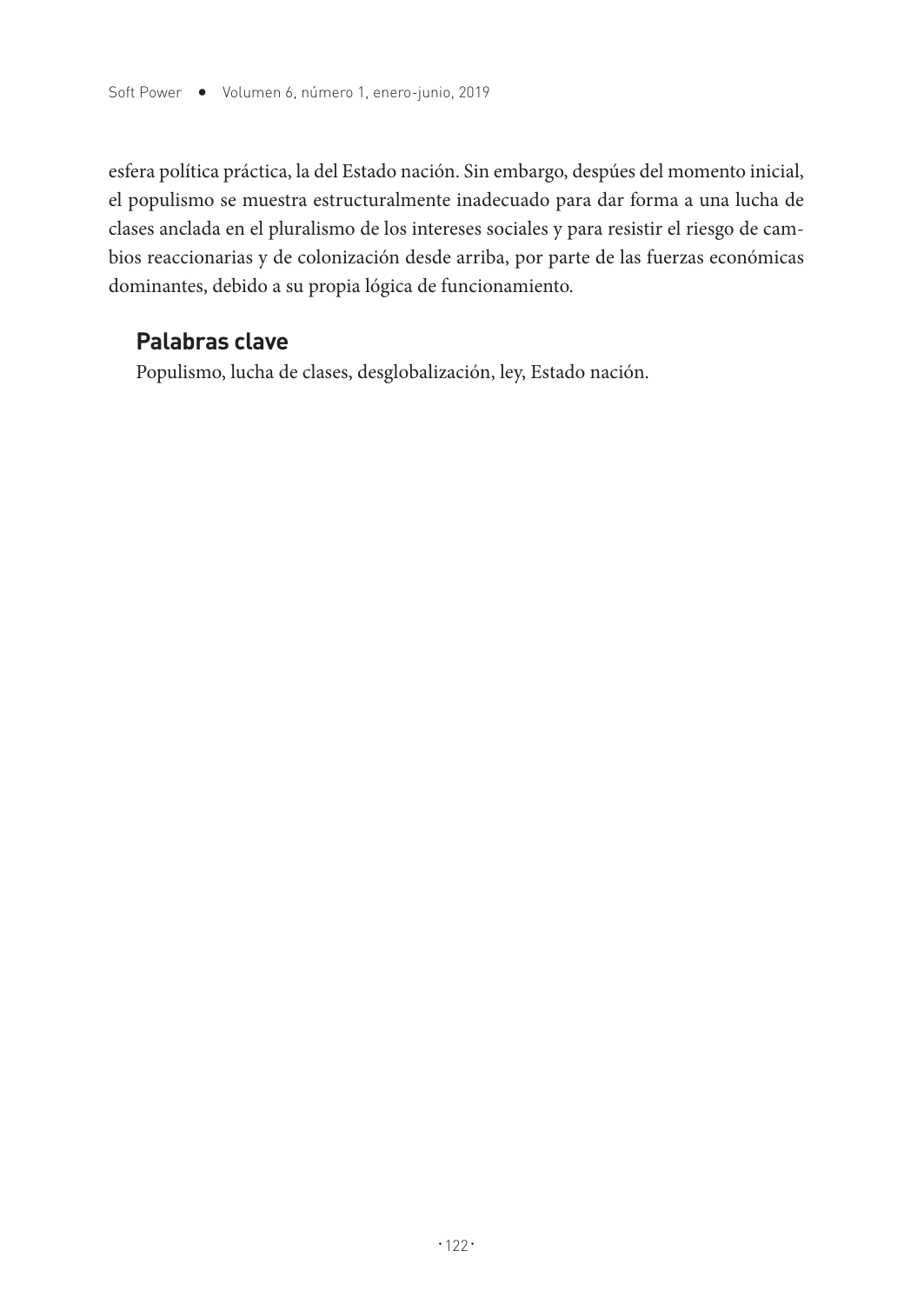## **After the great crisis: populism as the 'return of the repressed'**

The class struggle is one of the different aspects of the (late) political modernity that the thirty-year period of neo-liberal globalization has tried to file away definitively. *Mainstream* narrative has not only declared obsolescence, but also the uselessness of the traditional distributive and political conflict between different social classes in the new global world developed since the Eighties of the last century. Just like the National State, political sovereignty and legal order based on legislative law, even class struggle has been described as an element belonging to an era that is coming to an end, that of political modernity opened by the French Revolution and culminating in the 'thirty glorious years' of the second post-war period: all elements that could no longer play a primary or significant role in the post-modern era of deployed globalization.

When the global economic crisis, which began in 2007-8, undermined the consensus of this neo-liberal narrative, which until then was almost unchallenged, it gradually appeared more evident as those that were defined with some reason the 'thirty inglorious years', following the 'thirty glorious years' of the Keynesian compromise between capital and labour, led to the working classes' dispossession of self-awareness<sup>2</sup>, even before the functionality of the instruments of struggle used during the previous century: unions, parties, representative institutions.

The transforming action of neo-liberal hegemony has not only been exercised on economic and political terrain, but has acted on a deeper, anthropological level, colonizing desires, expectations, representations of self, feelings of individuals beyond their class membership<sup>3</sup>. The neo-liberal imagination has thus deconstructed the old social affiliations and loyalties in an even more corrosive way than the productive and technological transformations that have invested the sphere of work. The intrinsically individualistic conformation of this imaginary has deployed a destructuring action with respect to sentiments of collective belonging of a political, trade union and class nature. Consumption, enjoyment, self-affirmation and even self-entrepreneurship have gradually eroded the symbolic and axiological centrality of work. The latter has been increasingly represented as a residue, an encumbrance that has not yet been completely overcome, the persistence of an era that neo-liberal globalization would have definitively concluded with its progress.

<sup>2.</sup> The indispensability of the element of 'self-consciousness' as a condition for a social class to perform a significant historical-political function was also emphasized by non-Marxist scholars. For example, see Aron, 1964.

<sup>3.</sup> Among the many works on the subject, see, in particular, Dardot & Laval, 2009.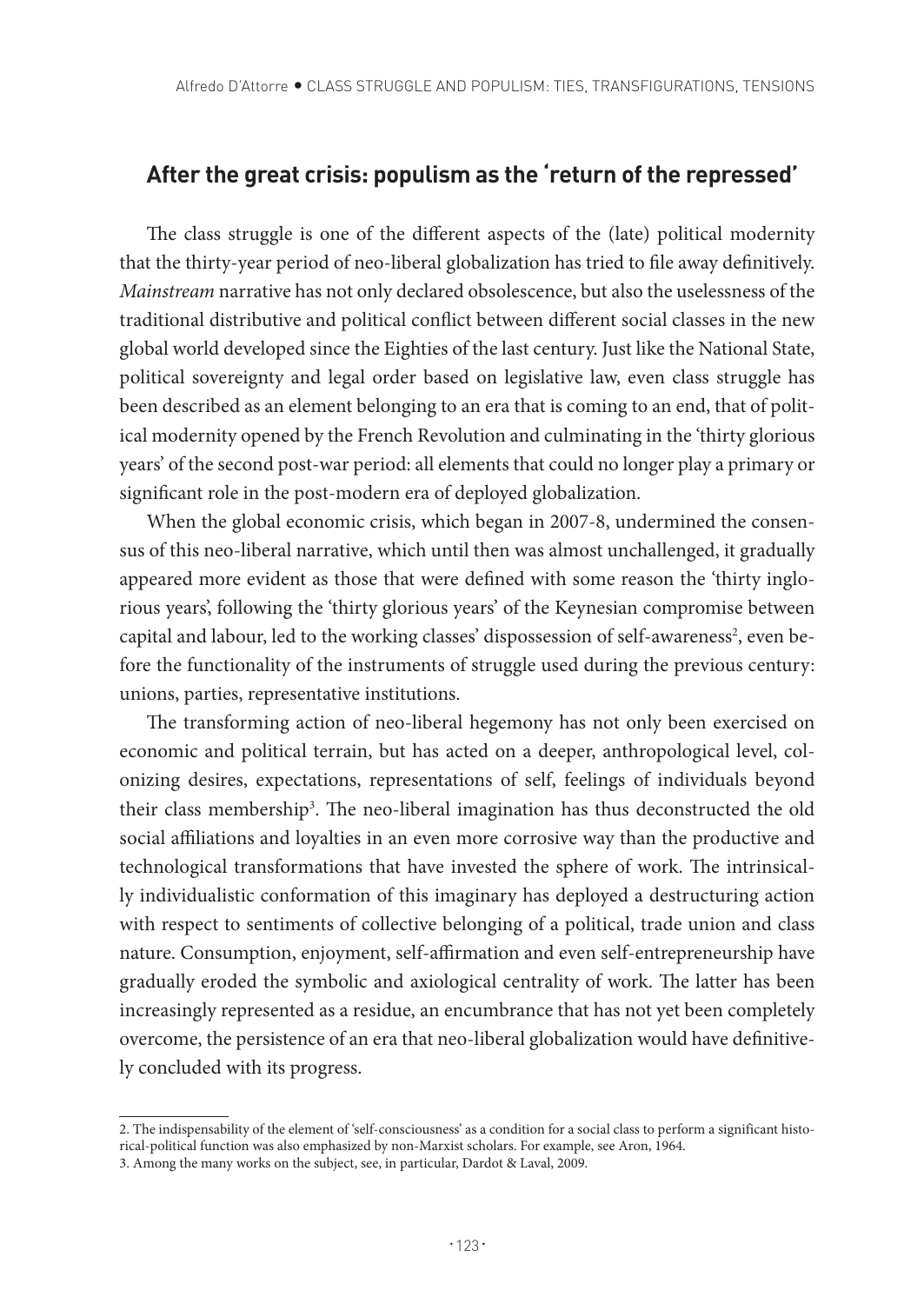In the neo-liberal imaginary the marginalization of work has been the premise of its depoliticization, that is, of the fact that it ceased to act as the primary foundation of class belonging and of political activity. The territorial uprooting, which also work has suffered, contributed to this process. This uprooting had a double dimension. The first was represented by the fragmentation of production processes and by the phenomena of reduction and delocalization of industrial factory work, the central element of the political-trade union weight and of the self-consciousness of the working class in the previous phase. The second was determined by the emptying of the national political community as a primary place for the organization and class struggle<sup>4</sup>. Even the political and trade union representatives of the working classes have introjected the narration of the decline of the national State as an arena and arbiter of distributive conflict, based on the intangibility of the neo-liberal dogma of the absolute freedom of movement of capital, goods and services (to which workforce is added in the European Union of the 'four freedoms of movement').

In this dimension of deployed globality, relieved of the constraints and regulatory barriers of national legal systems and placed as far as possible away from elements of interference and regulation of democratic political powers, finance capital affirms its expansive und unchallenged power, changing radically to its own advantage the balance of power with work<sup>5</sup>. The famous phrase of one of the greatest exponents of the global financial *establishment*, Warren Buffet, according to which the class struggle had not ceased at all, but was simply swept up by the capitalists, well describes the absence of political, juridical, cultural, ideological limits, that marked the predominance of capital over labour during neo-liberal globalization. It is now a recognized fact that this also depended on the loss, after the collapse of real socialism, of any geopolitical counterweight to Western capitalism.

The great financial crisis can be interpreted as the heterogenesis of the intents of this *immeasurable* victory -without more internal and external constraints- of financial capitalism on its class opponent: labour. The drastic reduction of the wages share with respect to the total wealth, the total disconnection between the growth of labour productivity and stagnation, or even reduction of wages, the exponential growth of private debt to support consumption, and the deterioration of public welfare are revealed, at at the same time, as the effect of this overwhelming victory of capital and the cause of

<sup>4.</sup> For a specific analysis of the effects of the emptying of the political-State regulation on the functioning of the capitalist system, see, among others, Gallino, 2011; Leon, 2014.

<sup>5.</sup> Among the most recent works, for a critical analysis of the effects of financial globalization on the legal field, see Ferrarese, 2017. On the more strictly political-economic implications see Rodrik, 2017.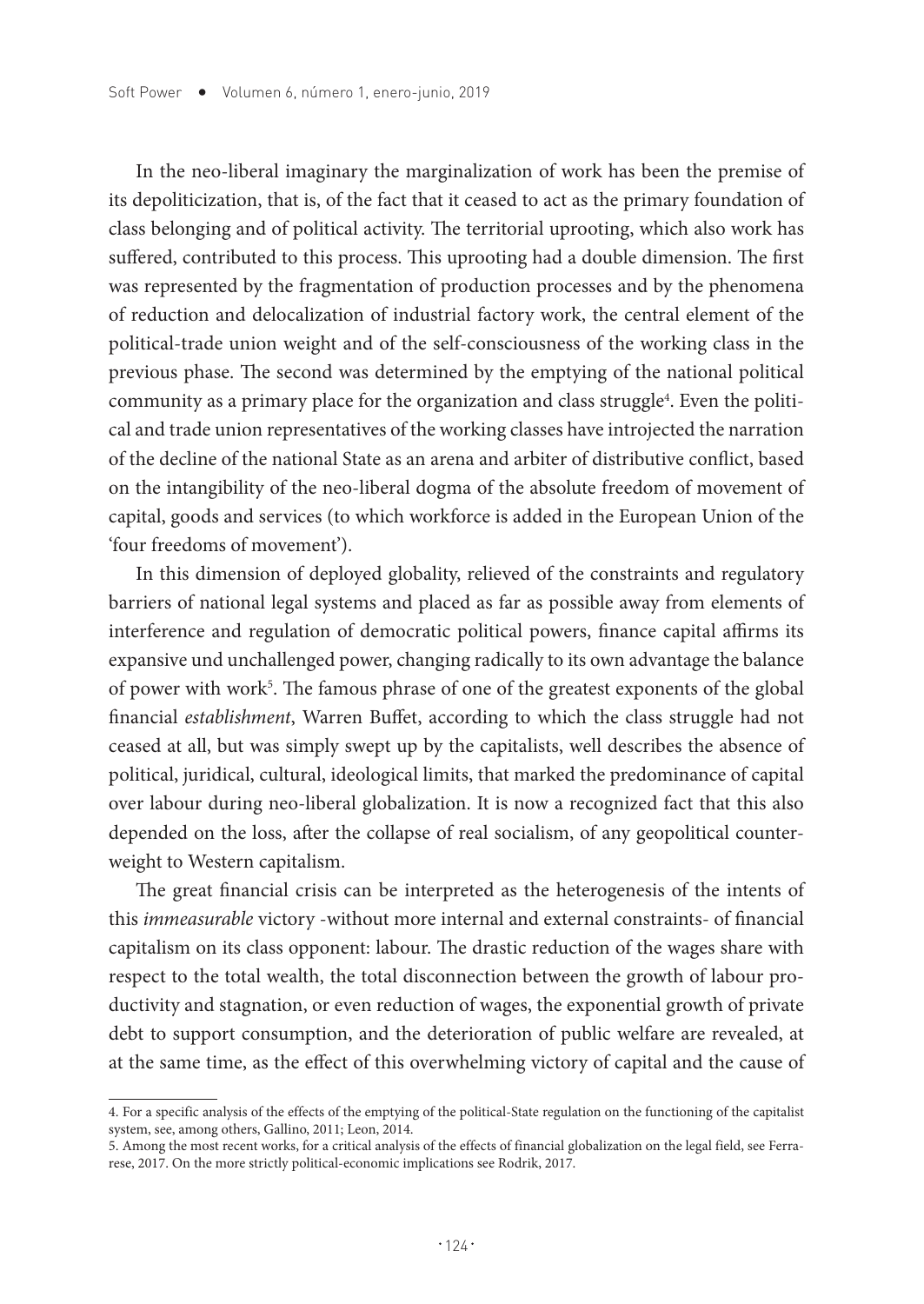the loss of balance of the major capitalist economies<sup>6</sup>. It should be noted that these economic transformations, so profound and 'disorderly' for to the social balance achieved in the decades of the 'Keynesian compromise', have not found a restraining force in law, nor in the *common law* derivation, nor in that of *civil law*. The national legal systems, weakened in their political-territorial legitimacy and attracted by the sirens of a legal cosmopolitanism and a global constitutionalism trusting in the emancipatory and progressive potentialities of the wave of globalization, were permeated by the devices of neo-liberal economic *governance*, genetically allergic to the recognition of a plurality of objectively conflicting interests.

The colonization of legal and representative systems by neo-liberal orthodoxy, which denies the legitimacy of the distributive conflict between divergent interests, determines a growing inability of the liberal-democratic order to recognize and channel into its mechanisms an increasing share of social demands. The populist insurgency, which in various forms crosses the West since the outbreak of the economic crisis, is above all the consequence of this situation. The occlusion of the legal, political and representative channels that allowed the distributive conflict between different social interests to develop within the liberal-democratic systems of the nation-States makes the class struggle re-emerge with the strength and the unruliness of a sort of 'return of the repressed'. Populism thus reconfigures the class struggle as an insurgency from the bottom stripped of the previous representative forms, strongly polarized and tendentially refractory to any form of political mediation in the traditional sense.

#### **The populist counter-movement and its contradictions**

At this point, we bump into the problem of the complex, unstable and contradictory relationship between populist insurgency and the return of the class struggle, which takes place in a socio-psychological context still dominated by the neo-liberal imagination, in which class consciousness is not reconstituted with its traditional link to the dimension of labour. This change in social psychology has no less impact than the dispersion and pulverization of forms and types of work in an economy increasingly dominated by services and the digital world. The processes of political subjectification become even more irreducible to a sociological nomenclature of the classes, if they were

<sup>6.</sup> On these phenomena and on their internal connection, see, in particular, Streeck, 2017.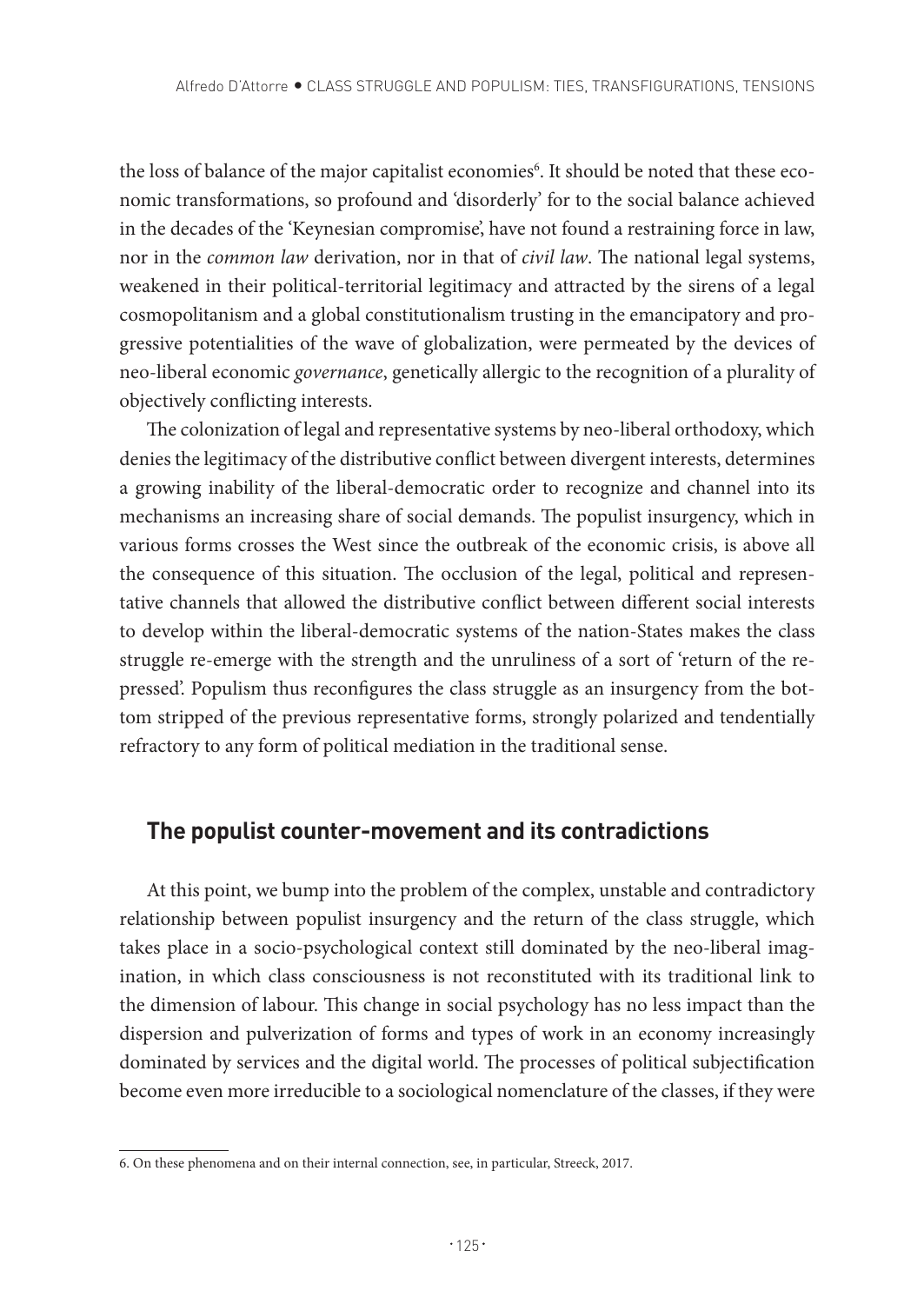mechanically in the previous phase. The theory of Ernesto Laclau and Chantall Mouffe captures here a crucial point in the transformation of contemporary politics and in the difficulties of the less aware forms of Marxist analysis of social conflict<sup>7</sup>. In a condition characterised by an increased cultural pluralism, a weakening of feelings of belonging to territorial and social communities and a tendency towards increasingly driven processes of individualization, the 'people', i.e. the subject of collective political action, must be constructed artificially. Its capacity for action, its recognition in unifying battles and in a community of destiny are not given in the objectivity of social reality, but must be produced by a political design capable of linking together only different and *prima facie* potentially even among them conflicting instances.

The consequence of this artificial construction of the collective political subject and this is an element that perhaps does not receive all the necessary consideration by Laclau and Mouffe- is that its identity bond inevitably becomes *cultural* rather than *socio-economic*. A confirmation of this shift of political dynamics in the era of neo-liberal hegemony also comes from the fact that, in the decades preceding the global economic crisis, the traditional *right/left* axis was re-articulated to a largely prevalent extent on the identity-cultural dimension, largely losing the capability to describe and represent the traditional distributive conflict between capital and labour. The *conservative/progressive* dichotomy replaces the *liberal/socialist* dichotomy, substantially disabled by the affirmation of the dictatorship of the notorious 'TINA' (*There Is No Alternative*) of Thatcher's ancestry in the field of economic policies. The outcome of this re-semantization of the *right-left* dialectic is that the working classes are deprived of political representation directly linked to their material interests. In European and Western political left, prevails what Nancy Fraser calls a «progressiv Neo-liberalism» (Brenner & Fraser, 2017), charachterized by the conjunction of a very open and advanced individualism in the field of civil and freedom rights with a substantially liberalist and anti Keynesian approach in the economic-social field.

The 'populist moment' is above all the effect of a historical counter-movement against the long hegemonic phase of this neo-liberal individualism, which marked the decades before the global crisis. The laceration of every protective fabric in cultural and economic terms produced by the ascending phase of globalization leads to a sort of backlash, a violent compensatory reaction, which translates into a new need for belonging, community, identity, social bond. This happens without the mediations and

<sup>7.</sup> For the more detailed exposition of this theory and its philosophical assumptions, see Laclau, 2005.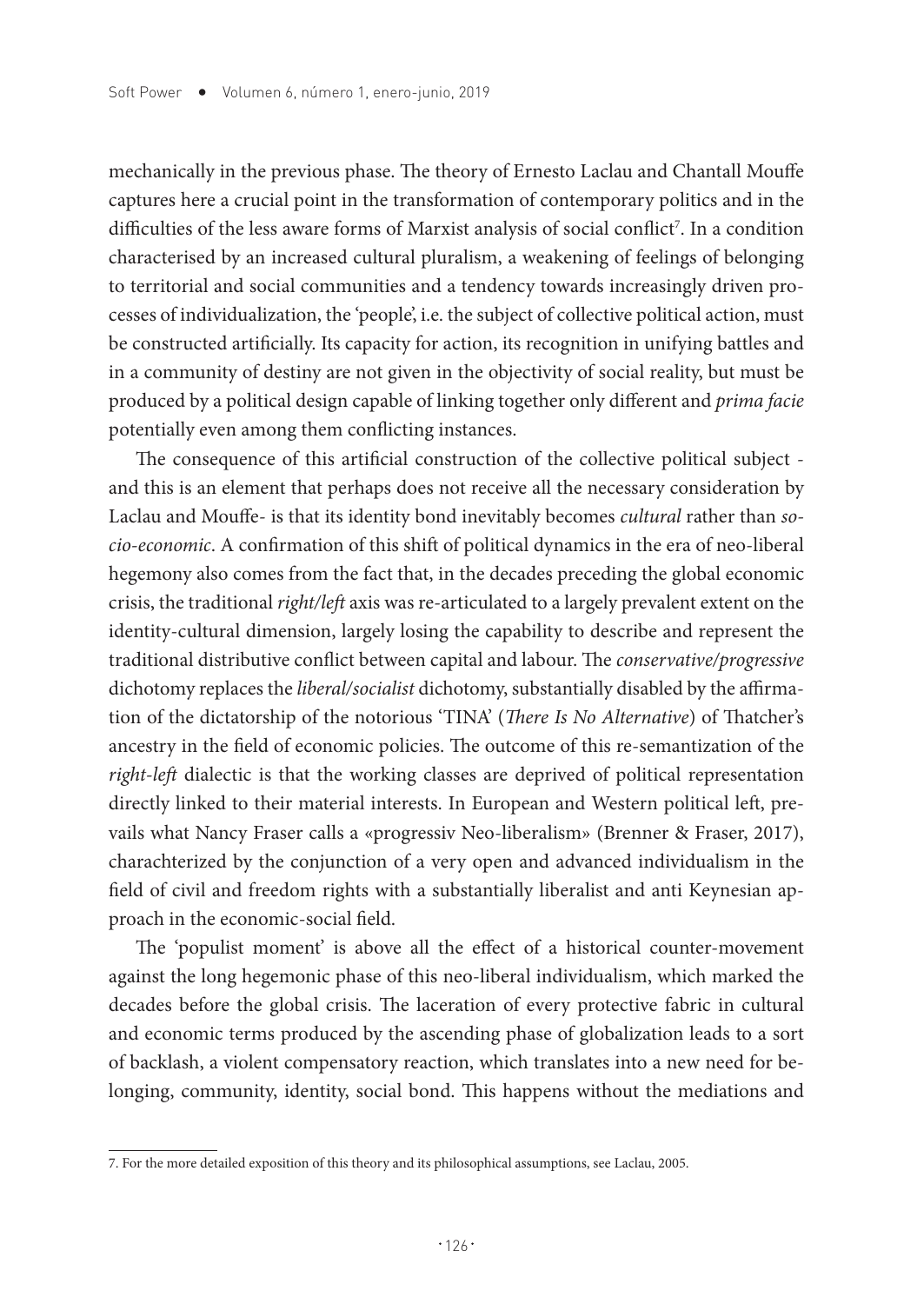intermediate structures on which the liberal-democratic order is founded. On the contrary this process takes place in a reactive and immediate way, searching for areas of homogeneity and mutual recognition as close and as narrow as possible. The new forms of digital communication and *social networks*, rather than diluting their memberships in a new global horizontality capable of dissolving every cultural boundary (as expected from a certain rhetoric of globalization), lead and emphasize this search for 'identity niches', built in a strongly agonistic way with respect to the 'strangers'.

Therefore the populist moment brings the risk of a pathological drift of the post-crisis shift of the *Zeitgeist* of the West towards a more communal dimension, triggered by the sense of anomie and uprooting produced by the full unfolding of liberal individualism and the disruptive effects of contemporary financial capitalism. Populism triggers dynamics that can push the pendulum towards an opposite and specular polarity with respect to the individualistic atomism of the previous phase: from the refusal of the concept of society itself («society does not exist, individuals exist», according to a liberal thought line, which from the Austrian School of Economics comes up to Margaret Thatcher) to the risk of a return to a community intended for *organic totality*, far beyond the «anti-essentialist» artificiality of the «chain of equivalences» described by Laclau and Mouffe<sup>8</sup>. This is also revealed by the return of the national dimension as the primary field of political conflict. This momentum, patently anthitetical to the de-territorialization of politics and law, holds the potential for a revitalization of democratic participation and popular sovereignty, but at the same time it brings the risk of a regressive and exclusive re-configuration of the national community, in which populism assumes a xenophobic fold and the social articulation of conflict is replaced by an appeal to the homogeneity and innocence of the original community, threatened by an external enemy whose otherness is depicted as irreducible.

# **The structural heterogeneity between populist insurgency and class struggle**

The terrain of political conflict in the current phase of de-globalization, however, is the one designed by the populist insurgency, which in this historical bend is

<sup>8.</sup> The outcome of this populist dynamic is truly paradoxical, if we consider that, albeit in a profoundly different theoretical sense from the Thatcherian one, the thesis that «society does not exist» is also the basis of the «post-Marxist» and «anti-essentialist» theoretical turn that Laclau and Mouffe accomplished in the mid-Eighties. See Laclau & Mouffe, 2001, p. 114.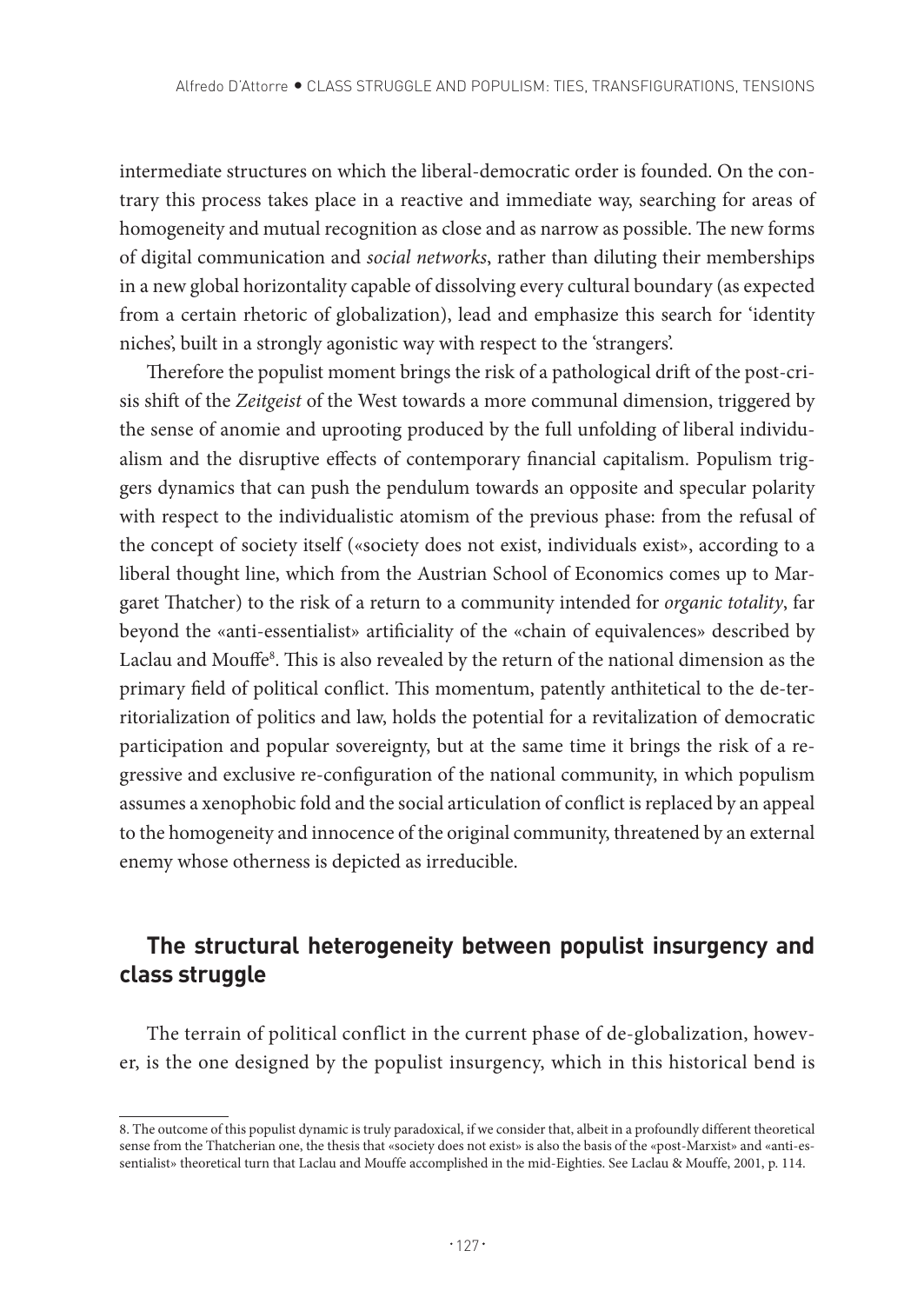redesigning the language and political grammar of all the forces in the field, subjecting to a strong tension the usual functioning dynamics of the liberal-democratic systems. As a result, in the current historical conjuncture the resumption of the class struggle can only pass initially through the narrow path of populism. However, this should not lead to the theoretical error of identifying populist insurgency and class struggle. Populism is the obligatory step to reactivate the distributive conflict, but it cannot be structurally thought of as the functional substitute for the construction of 'historical-social blocks'. This element is indispensable for transforming the populist insurgency into a class struggle endowed with coherence, continuity and strategic vision°. The reason lies in the fact that the populist mechanism of consensus building, after the initial onset, appears inadequate to the direction of a strategic action, anchored to concrete and determined social interests, capable of an actual transformation of forces and power relations within a political and social order.

According to the conception of Laclau and Mouffe, «anti-essentialism» becomes a sort of *essence* of populism and its differential characteristics with respect to other forms of political action. However, the artificial and discursive character of the construction of the people is exposed to the risk of eliminating the economic-social roots of collective belonging and political conflict. The 'people', understood as a constructivist outcome of a «chain of equivalences» drawn up on the basis of a political design, is exposed to various forms of simplification and reductionism. In this sense the «anti-essentialism» is exposed to many traps, if we imagine the populist device as the way to reactivate a distributive conflict in which the interests of the subaltern classes return to have an effective weight. The first and most evident of this traps is a reactoinary reading of the populist discourse, based on the claim of an *original* and *uncontaminated* homogeneity of the people and on the removal of the conflictual pluralism of the economic-social interests that cross it.

On the other hand, we can say – to misquote the well-known joke attributed to Gioacchino Rossini about the work of a young composer– that something true and something new lies in the «anti-essentialist» twist of the populist theory, but what is true is not new and what is new is not true<sup>10</sup>. The intrinsically political and 'hegemonic' character of the process of building a party and its people is widely explored in the Marxism of Antonio Gramsci<sup>11</sup>, as demonstrated on the historical-political ground, to take the

<sup>9.</sup> For an analytical perspective of populism that does not exclude this possibility, see Formenti, 2016.

<sup>10.</sup> For an earlier and more problematic position of the same Laclau with respect to this «anti-essentialist» twist, even if already not crushed on a mechanical class reductionism, see Laclau, 1977.

<sup>11.</sup> For an analysis of the question of egemony in the Gramscian *Quaderni* with respect to the function of law, see Prete-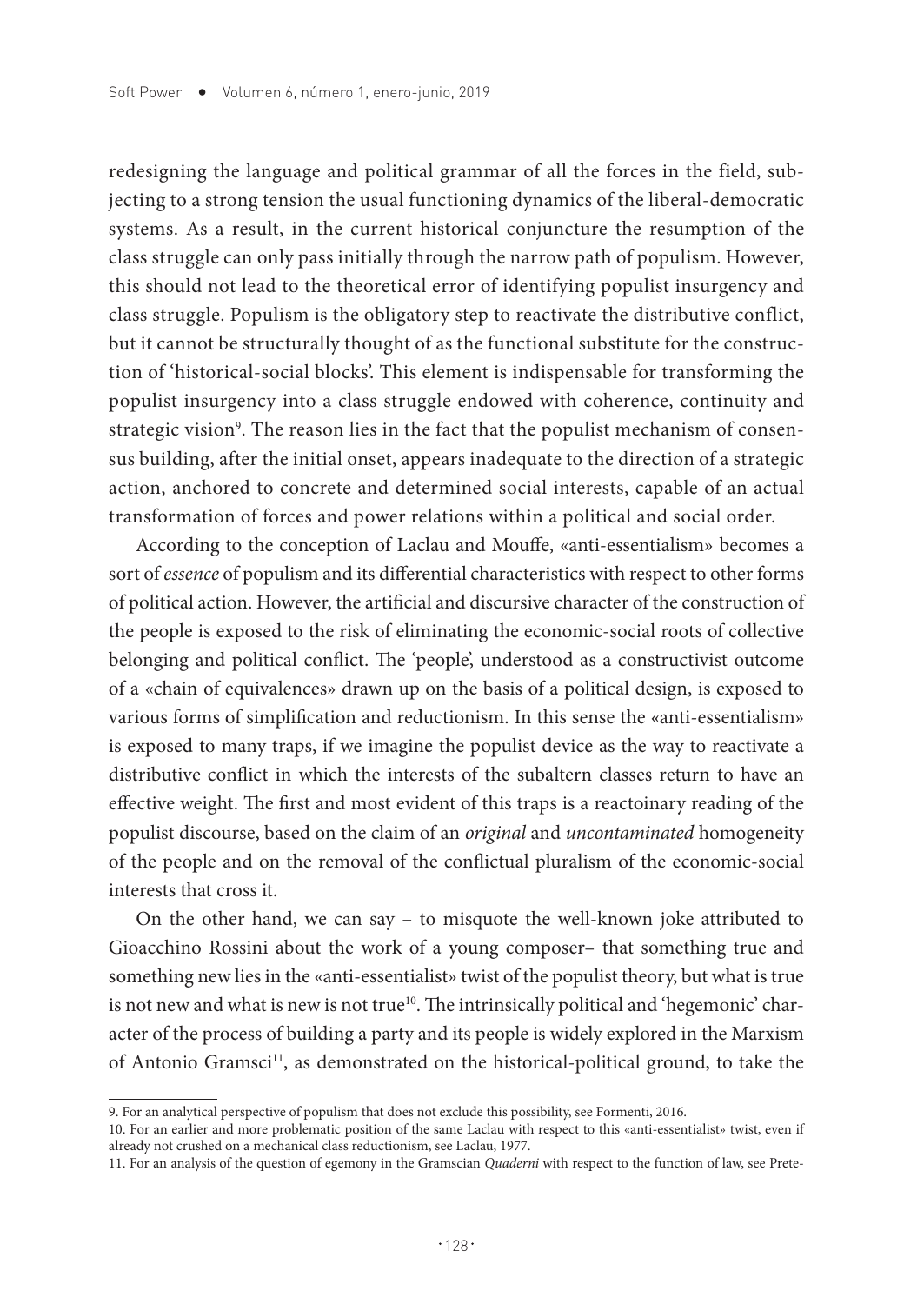example of Italy, by the awareness of the leading group of the post-war PCI, starting from Togliatti, that the party-subject certainly could not be reduced to a mere «class nomenclature». The wisest forms of historical materialism have always had the non-mechanical relationship between social position and political representation in mind. And yet, without the persistence of a social anchorage, without a nucleus of 'essentialism', the construction of a 'chain of equivalences' between different instances of struggle and claim is more exposed to the risk of forms of 'ethnicist' reductionism, which characterize reactionary populism, or, on the other hand, colonization and hetero-direction by dominant economic interests.

This risk is even accentuated in a situation like the current one, marked by a more communitarian *Zeitgeist* compared to the ascending phase of neo-liberal globalization. It has been said that, from this point of view, the populist insurgency marks a sort of 'historical-spiritual' counter-movement, particularly evident with respect to the outcomes of the conjunction between the individualistic and libertarian roots of the youth protest movements of the sixties and seventies of the last century and the «spirit of the new capitalism», according to the category of Weberian ancestryb (reworked by Boltanski & Chiapello, 1999). From this point of view, it is necessary to recognize the inevitability of the populist moment as a necessary step to question the consensus, unchallenged in the West up to the global economic crisis, of the neo-liberal order and to reopen a space of conflict practicable by social and ideological interests distinct from those of financial capital. At the same time, and back to the basic point, in the medium-long term populism is inadequate to give a stable political form to the dynamics of the class struggle. The reduction of political conflict to binary schemes such as *people vs. elite* or *low vs. high* can not structure a lasting and democratic dialectic between divergent social economic interests, among which it is necessary to build spaces of conflict and at the same time of mutual recognition and temporary mediation.

#### **Populist disintermediation and the risk of colonization from above**

This crucial aspect is closely linked to the device of disintermediation between political *leadership* and the people, on which the populist discourse is based. The political and social intermediate bodies, under pressure forthe individualizing atomism

rossi, 2018. On the role of law in the Gramscian articulation of the nexus 'structure-superstructure' see also, among recent works, Gazzolo, 2018.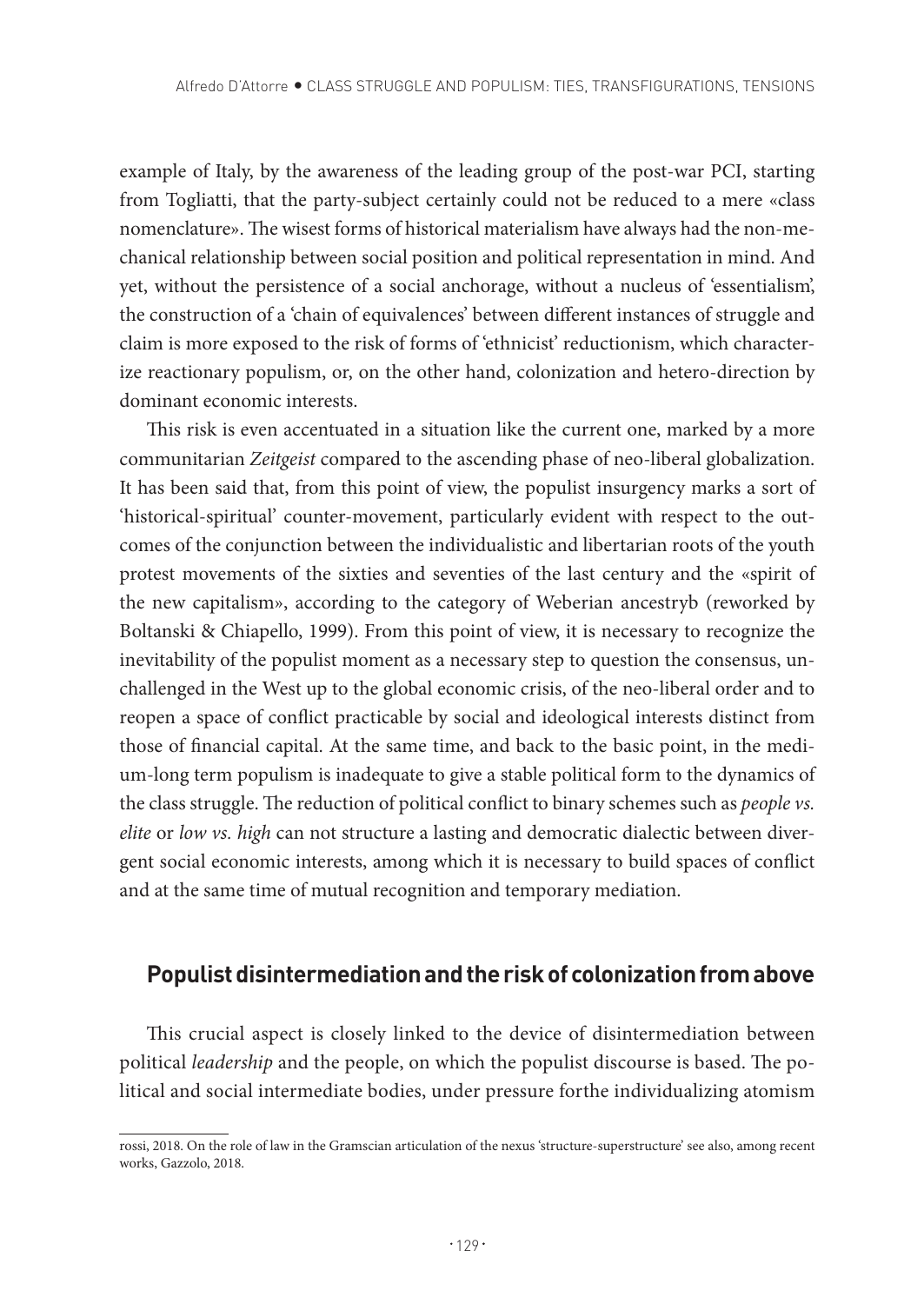of neo-liberal order, are emptied of their residual resources of mobilization and circumvented by the populist dynamic, in itself incompatible with the recognition of their function. The deactivation of intermediate bodies is one of the elements that helps to blow up the coexistence, the intersection and the balance between social legitimacy and moral legitimization of political conflict in populist discourse. This articulation is broken because the populist construction of the 'we' leads to a radical delegitimization of reasons and interests of excluded and averse side of society. The impending risk is a radical polarization of the friend-enemy clash on a field of moral and 'existential' delegitimization of the Other, rather than on the field of the recognition of an interests divergence to be faced and composed. The populist discourse is exposed to the slipping into a sort of 'moralistic' other TINA, opposite and specular to the dictatorship of the neo-liberal imaginary and the *politically correct*, which had marked the previous phase.

On one hand this *moral* radicalization of conflict undermines the capability of populism to transform social and economic relations; on the other, it increases the risk of colonization from the top of the populist insurgency. The articulation of the «chain of equivalences» can be dominated by instances, strategically fed by powerful financial and media conditioning centers, which redefine the hierarchy of the objectives of the conflict on an axis that does not exactly coincide with the primary interests of the lower classes, which also constitute the basis of primary accumulation and the indispensable initial propellant of the populist dynamics<sup>12</sup>.

The risk of a colonization from above of this *people vs elite* dynamic is exemplified by the way in which its charge of contestation has often been diverted from its natural target, the global economic-financial class with its substantial class interests, and converted into a generic as well as strong 'anti-political' sentiment, based on the indistinct rejection of the political ruling classes and on the indignation for the functioning costs of representative democracy. The 'anti-political' torsion of populism has identified the political parties and sometimes even the unions as the target of a destructive criticism, aimed not at stimulating a renewal of their function and organization, but at denying their usefulness in the age of *disintermediate* democracy. The problem is that this denial of the role of intermediate bodies is singularly convergent with one of the instances carried out with greater determination by the last decades neo-liberal offensive.

<sup>12.</sup> For the thesis of the non-extraneousness of the populist moment to the fundamental devices of neo-liberal hegemony, see, in particular, Bazzicalupo, 2014.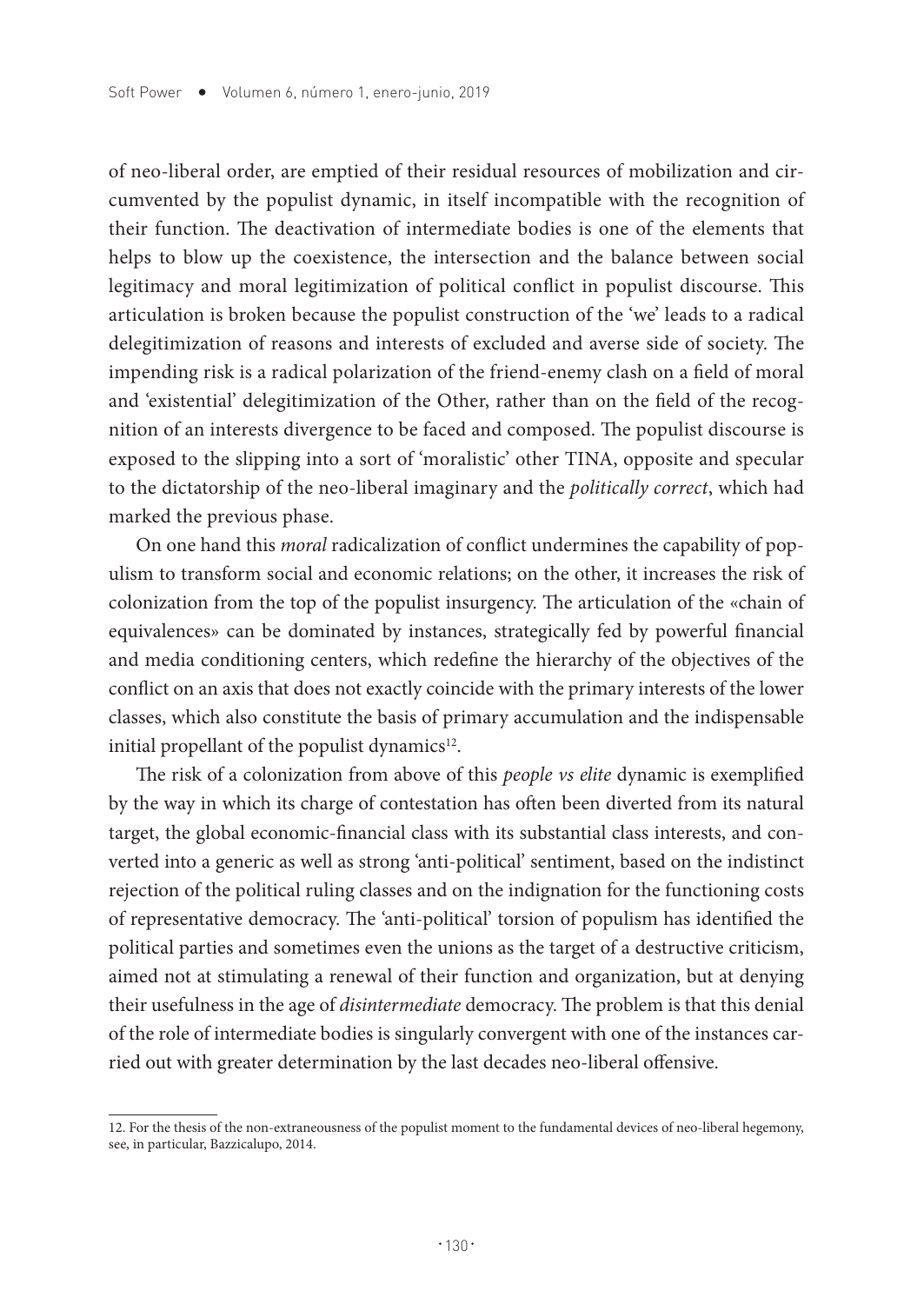In this case the colonization from the top of the populist insurgency produces a quite paradoxical effect: to reinforce a project of social and political *atomization*, in accordance with one of the fundamental aims of neo-liberal globalization, the main opponent against whom the populist insurgency was born. The big capital doesn't need political parties or public financing to enforce its demands on public institutions. On the contrary, it does not miss the opportunity to re-direct the populist wave against another *elite*, the political one. In this way, as long as this 'colonizing populism from above' strategy work, capitalist classes obtain two significant achievements: to keep their material class interests safe, away from the battlefront, and make the political class weaker, i.e. poorer in both material resources and legitimacy, and therefore more in need of their economic and media support, with everything that follows.

This destructuring of the intermediate bodies, which populism often leads to, takes us to the fact that in many contexts, in the current situation, the populist way is the last and only one to reactivate a sort of social conflict not restricted to single topics or protests. But still, it is patent that it is inadequate to restore subjectivity and political autonomy for the working class in a more stable and effective configuration. In this sense, the «anti-essentialism» inherent in the construction of populist discourse shows its main lack: it can not identify a core of shared interests and convictions which is essential for establishing a political feeling of belonging to a collective battle in lasting and resistant terms. The *people*, the fruit of the purely discursive construction of a «chain of equivalences», seems to be a much more unstable, colonizable and fragile political subject than the *class*. Without the reactivation of the *class* as political subjectivity, the world of work is thus deprived of an effective instrument to counteract its shattering, marginalization and subordination in the neo-liberal order, of which the populist insurgency fails to question the fundamental structures of economic domination.

#### **De-globalization, class struggle and national State**

Nonetheless in a first phase the populist reaction to the neo-liberal order manages to produce the re-politicization of the national public space. The populist moment reconstructs a potentially productive nexus between class struggle and State-institution, re-delimiting a practicable area of conflict and also giving a political dimension to the process of de-globalization that started economically after the great crisis in 2008.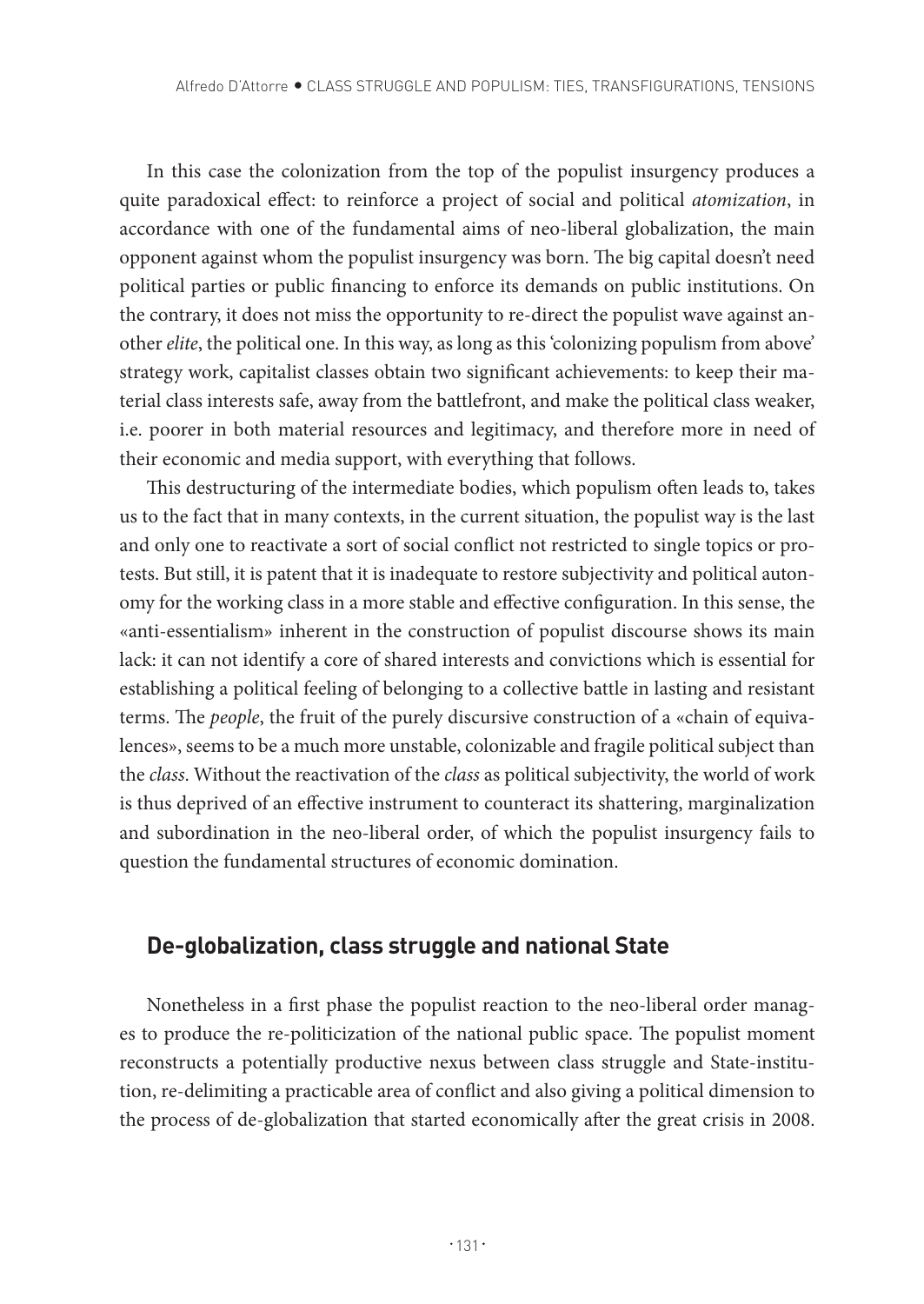At this point we come across a crucial theme that has passed through theoretical reflection and political discussion in the Marxist sphere: the relationship between class struggle and the function of the national State. It is a strongly debated issue, from which profoundly different interpretations<sup>13</sup> and political translations of Marxism have been derived. Without entering into a Marxist tradition's internal interpretative controversy, if we look at the history of the twentieth century, it is nevertheless hard to deny that the control or at least a certain degree of State power conditioning was the condition which allowed the distributive conflict to develop with the historically more favorable outcome for the working classes.

Since the Eighties, the neo-liberal narrative of the end of the regulatory function of the State in the globalized world is accepted by growing sectors of political and trade union forces representing the working classes. It has also happened that a part of the left of Marxist inspiration has been convinced that globalization created new possibilities for conflict and emancipation and that it was opening up the field to a more fruitful and promising global class struggle, completely unrelated to national belonging and from the residual regulatory abilities of State sovereignties. It was obviously a pious illusion, against which during the thirty years of neo-liberal globalization the real history of the change in the balance of power between classes has pronounced its «harsh replies», in the words of Norberto Bobbio about the collapse of real socialism. The States have not disappeared and a globality rich in emancipatory potentialities has not been deployed for the new «multitudes» that should have taken the place of the national working classes. Instead, the political direction of the States has been just colonized, with increasingly weak resistance, by the interests of transnational financial capital, unchained from 'sovereign' control and capable, thanks to, among other things, its freedom of movement, of conditioning national political powers with effectiveness and pervasiveness far greater than the previous phase. The idea that workers and migrants could exploit the freedom of movement and the permeability of borders in an equally or more advantageous way than financial capital served to write books that, in the triumphant phase of neo-liberal globalization, experienced a certain editorial success<sup>14</sup> (not inexplicable given the cultural directives of the time…), but showed a very problematic adherence, to say the

<sup>13.</sup> For a critique of the Marxist doctrine of the State, which would have acted historically as a weakening factor in the struggle of the working class against capital, see recently Pivetti, 2017. Instead, for a strong emphasis on the centrality of the national issue in the Marxist-Leninist tradition and the political impotence of the post-'68 Western maxism strands, which have lost this awareness, see Losurdo, 2015, pp. 146 ss. From a Marxist perspective, for an analysis of the evolutionary phases of modern capitalism in relation to the transformation of the forms of State political power and the impact of the class struggle, see, above all, Arrighi, 2014.

<sup>14.</sup> The paradigmatic case is represented by Hardt & Negri, 2000.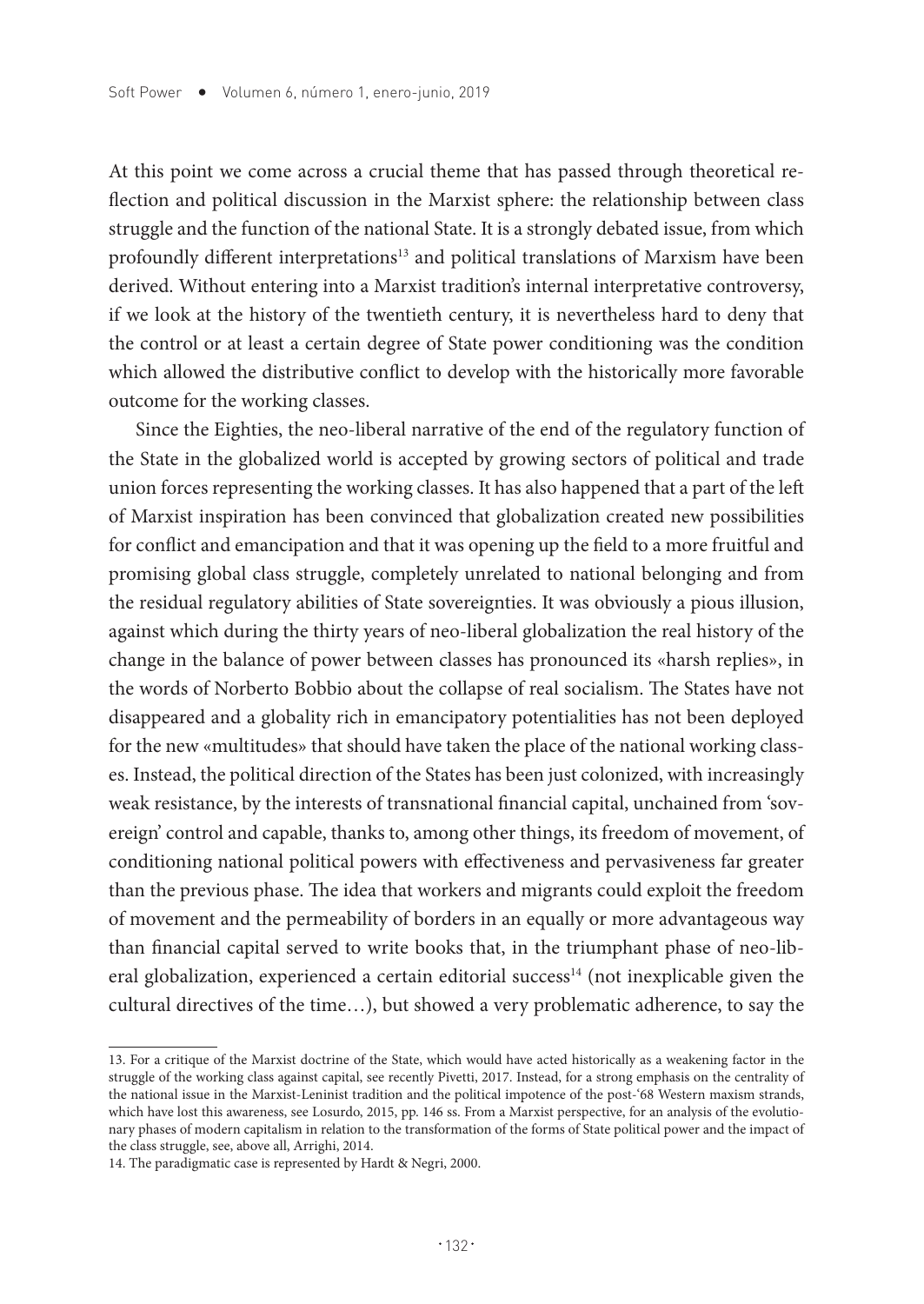least, to the empirical reality and to the concrete evolution of the power relations between classes.

Populism offers the opportunity to re-politicize a space, the national one, potentially viable for the reopening of the distributive conflict. But it also opens, as has been said, the possibility of a declination of this space in terms of compact block, of *organic totality*, with opposite and specular results to those of the atomization produced by neo-liberal hegemony. Both paradigms are substantially incompatible with the structuring of a distributive conflict socially anchored and recognized on the political-institutional level. The device of neo-liberal atomization inhibits the class struggle because it prevents the consolidation of feelings of collective belonging and communities of interests; the model of *organic totality* because it does not recognize and legitimize the irreducible and conflicting pluralism of the interests that run through society, outside the binary framework founded on the contrast between a restricted *elite* and the vast majority, the 'healthy' part of the social body, represented as a bearer of common interests.

After the social and political effects of the great crisis, the reactivation of a regulated and vital class struggle can now be recognized as a fundamental requirement for western democracies and for their possible regeneration. The resumption of the class struggle is thus faced with the need to use the populist moment without being absorbed and neutralized by its logic: which means, for example, using the gap opened by populism to reactivate the possible transformative function of national popular sovereignty in a progressive and emancipatory sense, avoiding the risk of being sucked into the whirlpools of 'ethnicist' and reactionary nationalism. Class struggle implies a not unidimensional or organic concept of political community. It's rather intrinsically pluralist, and therefore open to internal conflict and integration through successive steps and necessarily unstable balancing.

## **The class struggle and the re-politicization of law**

The class struggle shows elements of tension even with a certain declination of the concept of 'common good' or with an idea of law founded on conformity to 'moral principles of justice'. A constitutionalism that sets the institutional framework and the perimeter of shared ethical-political convictions, within which social and democratic dialectics can develop, is a support to a regulated and productive distributive conflict. An «irenical» (Luciani, 2006) or global constitutionalism, which cuts the political root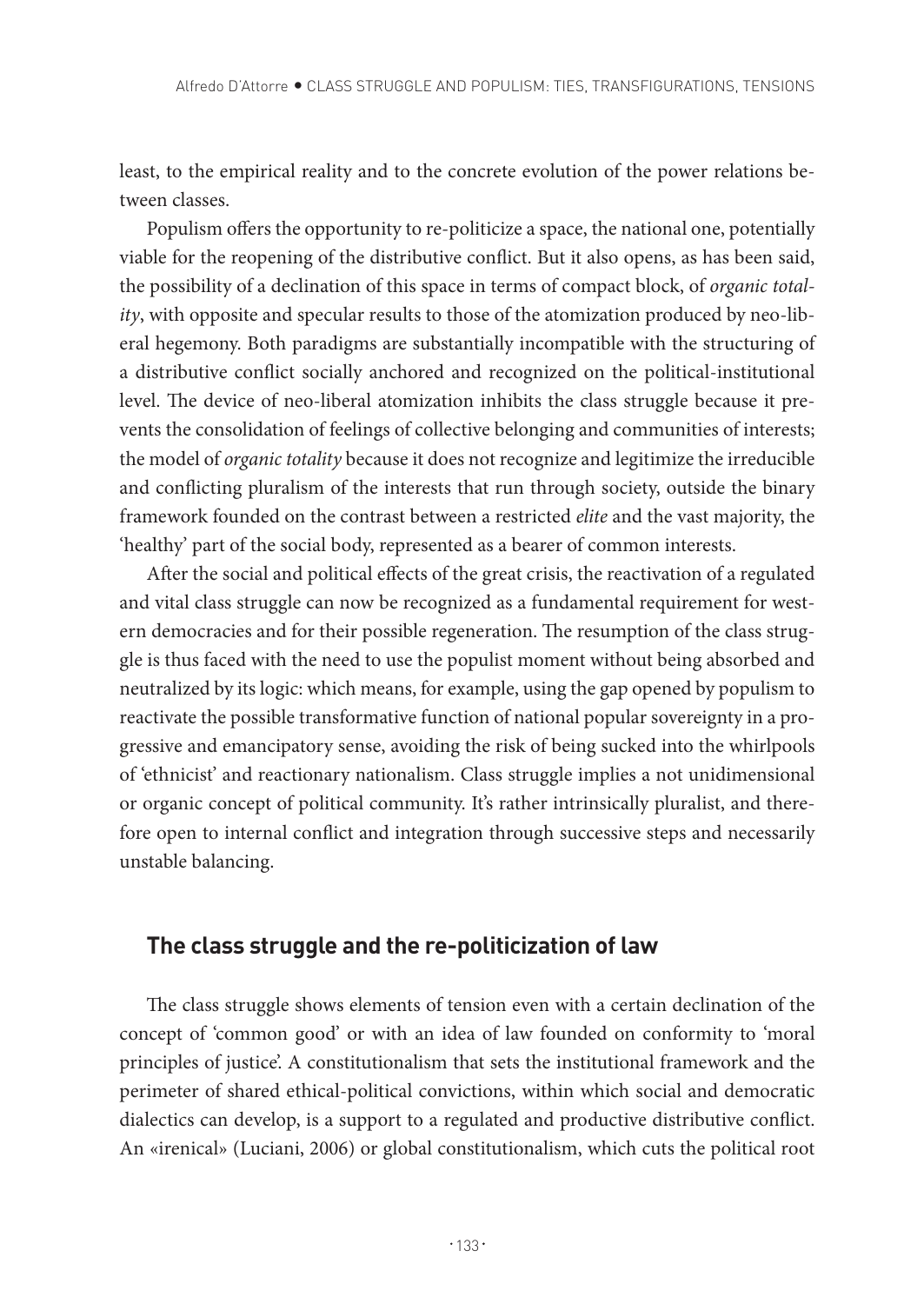of law and assigns its legitimacy to a jurisdictional 'ethicalization' (which is increasingly assigned to the prevalence of transnational courts that are hardly permeable to the demands of the economically weaker and less dynamic part of society), constitutes instead an obstacle and a potential factor of ideological delegitimization for a class struggle aimed at substantially modifying economic power relations and their political-juridical projection<sup>15</sup>.

If we think about, for example, a conception of law such as that of Ronald Dworkin, which has exercised a considerable influence on a large part of contemporary neo-constitutionalism, it is difficult to imagine how a conception of the class struggle as a dynamic process, that aims to continually shift the juridical equilibrium in society, can coexist with an idea of law founded on the thesis of «*one-right answer*» (Dworkin, 1985, pp. 119 ss.), which the judge would be responsible for identifying from time to time, on the basis of a unitary and coherent *corpus* of overarching principles with respect to the legislative rules. At the same time, the class struggle is challengend in its crucial function for the democratic dialectic and process by conceptions which tend to accentuate the purely deliberative and discursive side of the latter, essentially trying to deny the irreducibly 'agonistic' root of politics and, in particular, of democratic politics<sup>16</sup>. The idea that organizing public discourse in the most rational, transparent and informed way can overcome disagreement and conflict carries with it the risk of denying the conflicting existence of a plurality of economic interests and the consequent implicit delegitimization of those among them that are more divergent from the *mainstream* consensus which dominates the debate in the public sphere.

From this point of view, the populist moment offers the trigger for a re-politicization of the discourse on liberal democracy and law with respect to the prevailing political-juridical conceptions during the thirty years of neo-liberal globalization. The populist insurgency has the merit of unmasking the *pretense of neutralization* promoted by a global right that is undocked by political mediation and by amministrative and territorial specificity. But populism, after the initial onset, fails to structure the economic-social dimension of the conflict and to guarantee the political-juridical legitimacy of the complex plurality of interests in the field, not reducible to the dichotomy *low vs. high*. The *anti-establishment* discursive rhetoric, which translates into the

<sup>15.</sup> On the difference between the historicistic conception of class struggle and a static theory of rights on liberal basis, see recently Galli, 2018, pp. 126 ss.

<sup>16.</sup> See on this point, also for an explicit theoretical controversy with Rawls and Habermas, Mouffe, 2005, 2018. For a more articulated reconstruction of the relationship between conflict, legitimacy and hegemony in late political modernity, see Preterossi, 2015, in a critical dialogue with the theses of Laclau and Mouffe.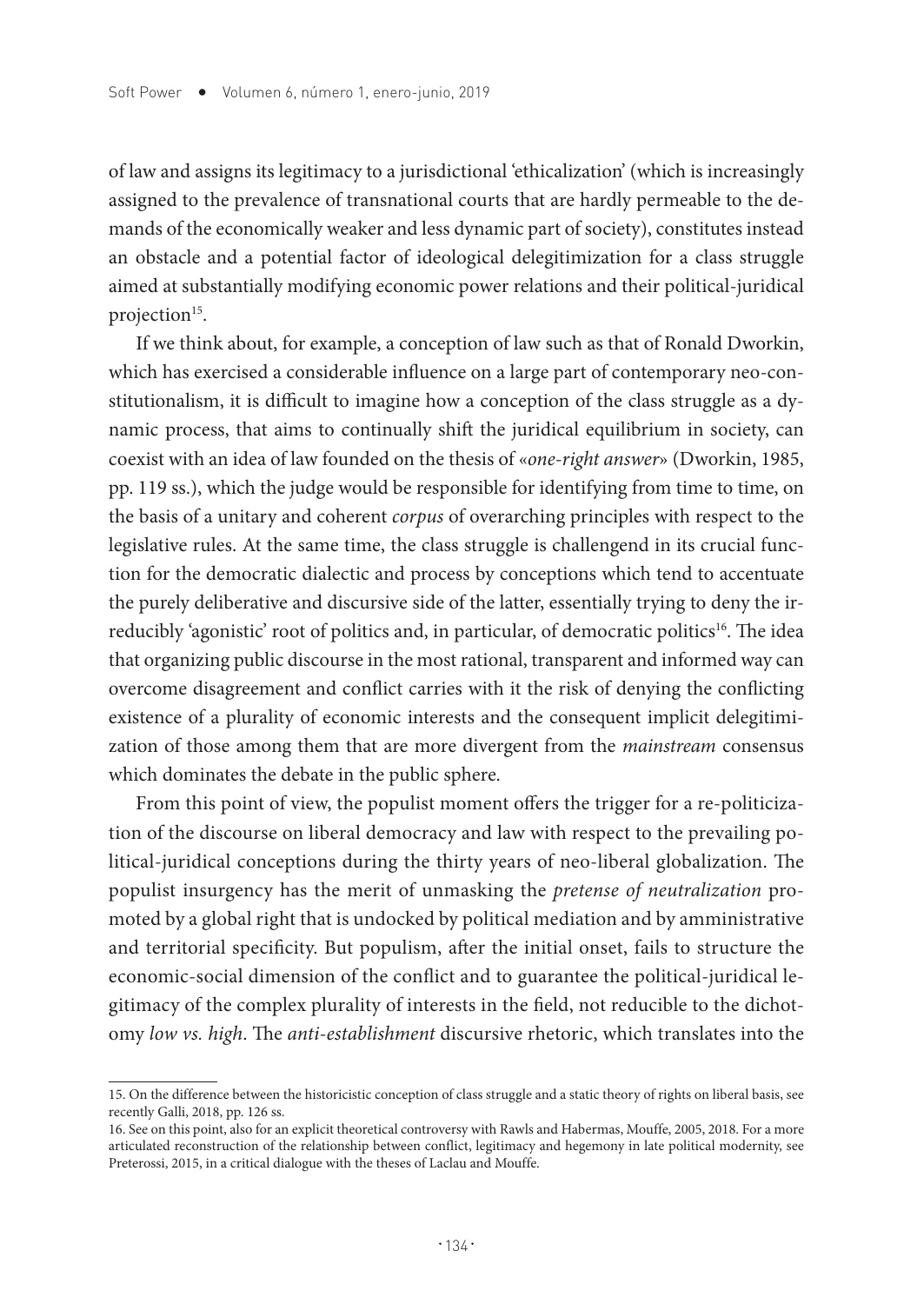image of 99% of the society fighting against 1%, after the healthy initial shock to the ideological dictatorship of the neo-liberal order, risks slipping into a new organicism of the 'common good'. *Low vs. high* reductionism and the difficulty of recognizing and articulating the pluralism of internal interests even to 99% of society open the way to the temptation to morally or 'organicistically' legitimate (the natural unity of the 'healthy' part of society) a new political-juridical order, with all the possible reactionary or regressive risks deriving from it. And with the paradox that the weakening of the economic-social root in the *populist* construction of the people - the real poisoned fruit of the «anti-essentialism» - leads to morally legitimize a new equilibrium that, if analyzed in its concrete contents and in the real power relations it preserves, it does not appear so distant and revolutionary with respect to the neo-liberal order against which populism had arisen.

## **References**

- Aron, R. (1964). *La Lutte des classes.* Paris: Gallimard.
- Arrighi, G. (2014). *Il lungo XX secolo. Denaro, potere e le origini del nostro tempo (1996)*. Milano: il Saggiatore.
- Bazzicalupo, L. (2014). Come in uno specchio. Populismo e governamentalità neoliberale. *Cambio. Rivista sulle trasformazioni sociali*, *4*(8), 25-34.
- Boltanski, L. & Chiapello, E. (1999). *Le nouvel esprit du capitalisme.* Paris: Gallimard.
- Brenner, J. & Fraser, N. (2017). What is Progressive Neoliberalism?: A Debate. *Dissent*, *64*(2), 130 ss.
- Dardot, P. & Laval, C. (2009). *La nouvelle raison du monde.* Paris: La Découverte.
- Dworkin, R. (1985). *A Matter of Principle*. Cambridge: Harward University Press.
- Ferrarese, M.R. (2017). *Promesse mancate. Dove ci ha portato il capitalismo finanziario*. Bologna: Il Mulino.
- Formenti, C. (2016). *La variante populista. Lotta di classe nel neoliberismo*. Roma: DeriveApprodi.
- Galli, C. (2018), *Marx eretico*. Bologna: Il Mulino.
- Gallino, L. (2011). *Finanzcapitalismo. La civiltà del denaro in crisi*. Torino: Einaudi.
- Gazzolo, T. (2018). Antonio Gramsci e la teoria del diritto. *Materiali per una storia della cultura giuridica*, *48*(2), 327-350.
- Hardt, M. & Negri, A. (2000). *Empire*. Cambridge: Cambridge University Press.